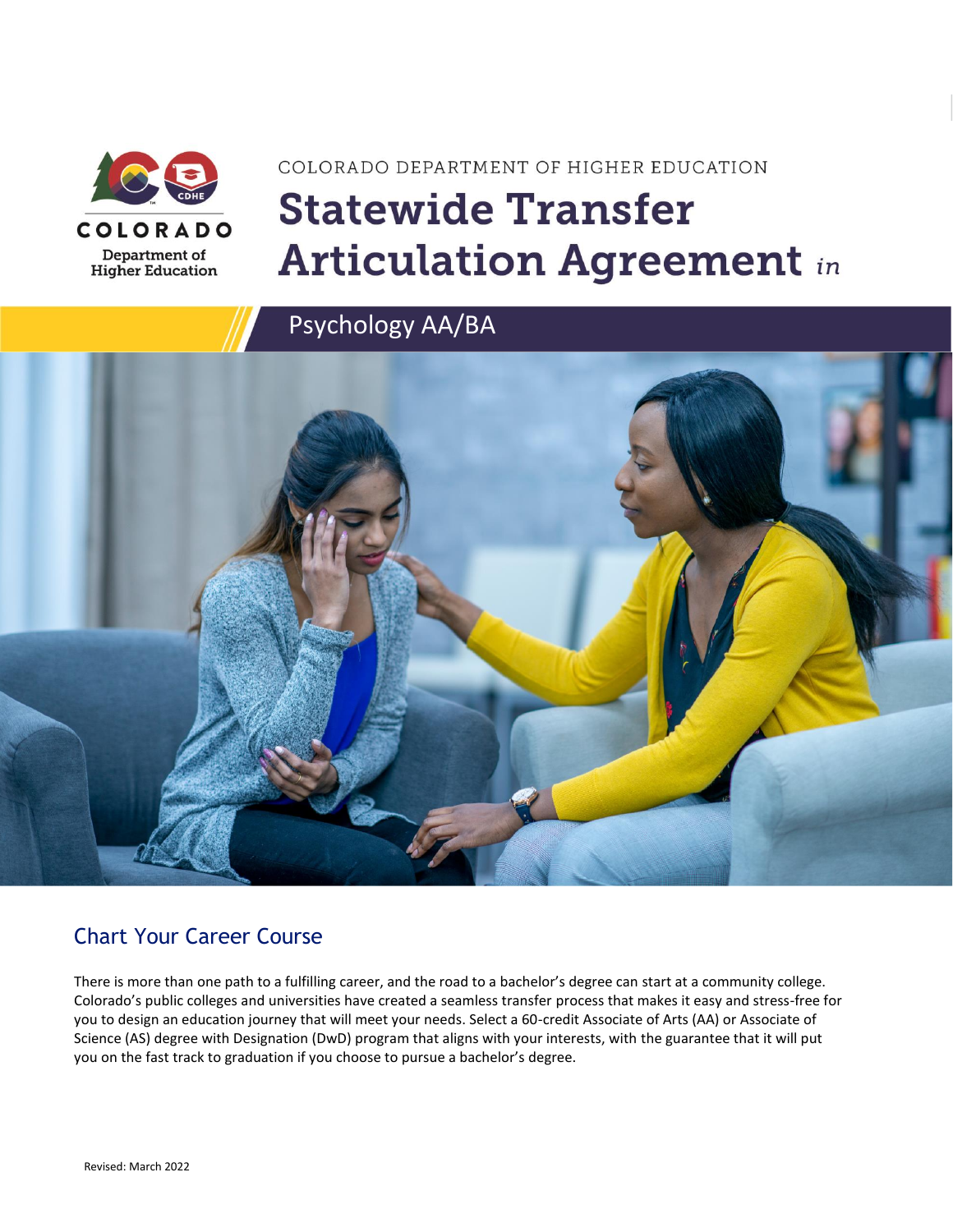### Introduction

If you are fascinated by the human brain and how it processes thoughts and feelings, a degree program in psychology will align with your interests. It will also provide you with the foundational knowledge and skills necessary to pursue a career path that focuses on understanding how the mind functions and the effect that mental health can have on our individual behavior and group interactions. You will learn how personality, environment, and experiences shape the way we think, feel, and act in our lives and relationships.

An associate of arts program in Psychology could be a first step toward a variety of professional roles in this field, including substance abuse counselor, human resources director, or social worker. In this program, you will primarily **explore the social aspects of human behavior**. This degree is transferable to universities offering a bachelor of arts degree in psychology.

The first year of a Psychology program will include math and English courses to meet general education requirements. The completion of introductory math and English courses in your first year is proven to greatly increase your likelihood of crossing the stage, boosting your momentum along the academic pathway you select. Other general education courses on your pathway will cover topics in Arts and Humanities, History, Social and Behavior Sciences, and Natural and Physical Sciences.

Program-specific courses may begin as soon as your first semester. These courses will become more advanced as you move along your degree pathway. Through this sequence of courses, your knowledge of social psychology, cognitive development, and mental health will grow and deepen. After completing a 60-credit associate degree, your degree pathway can continue with guaranteed transfer to a college that offers a bachelor's degree.

### **Degree Pathway Knowledge & Skills**

- Psychological theory
- Mental and emotional health
- Critical evaluation
- Interpersonal communication
- Listening and questioning skills
- Research methods
- Problem solving



*"Understanding the foundational topics of human behavior and cognitive processes was something that I found very interesting and was drawn to learn more about. I have always enjoyed working with people and helping others, and understanding what influences social behaviors was fascinating to study. I have applied my background in Psychology in every aspect of my career, from working with the underserved in my community to managing a diverse staff." Kalisha Crossland, Prevention and Population Health Director, B.A. Psychology, Fort Lewis College, Class of 2001*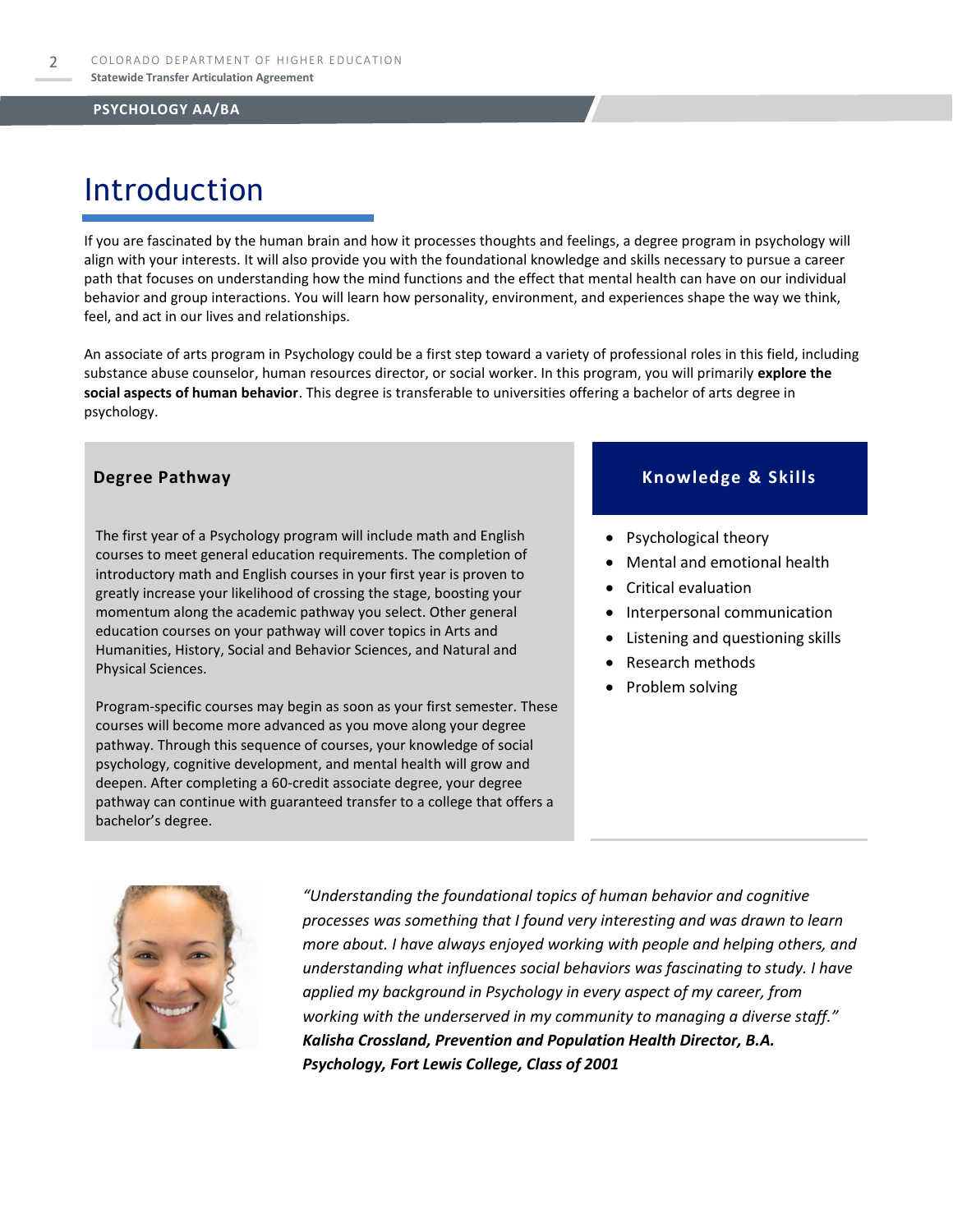## Participating Institutions

### **Earn an Associate Degree with Designation (DwD)**

*From one of these Colorado public community/junior colleges*

**Aims Community College** [A.A. Psychology] **Arapahoe Community College** [A.A. Psychology] **Colorado Mountain College** [A.A. Psychology] **Colorado Northwestern Community College**[A.A. Psychology] **Community College of Aurora** [A.A. Psychology] **Community College of Denver** [A.A. Psychology] **Front Range Community College** [A.A. Psychology]

**Lamar Community College** [A.A. Psychology] **Morgan Community College** [A.A. Psychology] **Northeastern Junior College** [A.A. Psychology] **Otero College** [A.A. Psychology] **Pikes Peak Community College** [A.A. Psychology] **Pueblo Community College** [A.A. Psychology] **Red Rocks Community College** [A.A. Psychology] **Trinidad State College** [A.A. Psychology]

### **Earn a Bachelor's Degree**

*From one of these Colorado public four-year institutions*

**Adams State University**  [B.A. Psychology; Developmental, Clinical, Sport Psychology, or Psychology emphases]

**Colorado Mesa University**  [B.A. Psychology; Psychology or Counseling Psychology concentrations]

**Colorado State University-Pueblo**  [B.A. Psychology]

**Fort Lewis College**  [B.A. Psychology]

**Metropolitan State University of Denver**  [B.A. Psychology]

**University of Colorado Boulder**  [B.A. Psychology]

**University of Colorado Colorado Springs** [B.A. Psychology]

**University of Colorado Denver** [B.A. Psychology]

**University of Northern Colorado** [B.A. Psychology]

**Western Colorado University** [B.A. Psychology]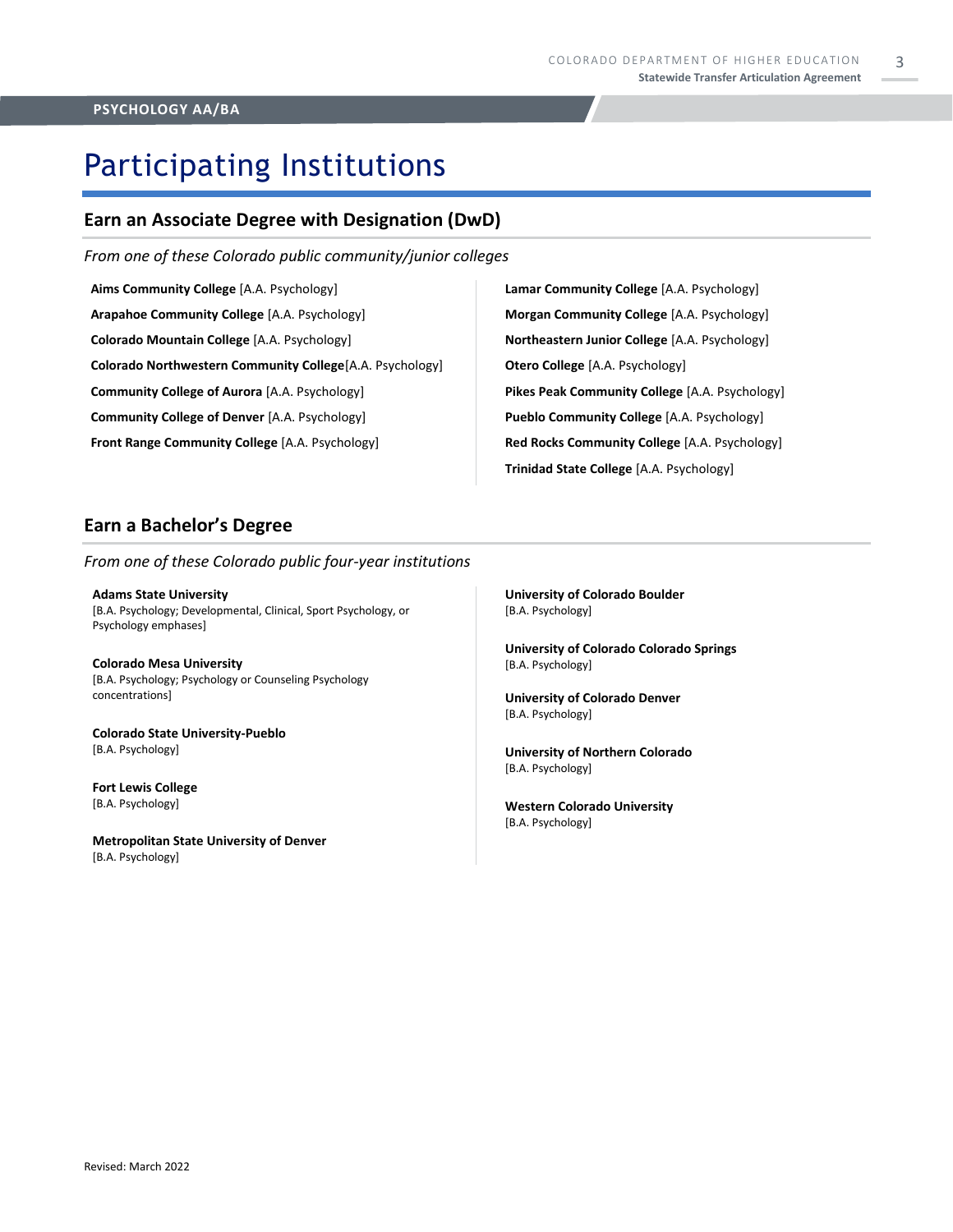### Prescribed Curriculum

### PSYCHOLOGY AA/BA

| Required Courses that Fulfill General Education Requirements<br>34-36 CREDIT HOURS |                               |                                                                                          |                                                                                                                                                                                                                                                                                                                                                                                                                                                                                                                                                                                                                                                                                                           |  |
|------------------------------------------------------------------------------------|-------------------------------|------------------------------------------------------------------------------------------|-----------------------------------------------------------------------------------------------------------------------------------------------------------------------------------------------------------------------------------------------------------------------------------------------------------------------------------------------------------------------------------------------------------------------------------------------------------------------------------------------------------------------------------------------------------------------------------------------------------------------------------------------------------------------------------------------------------|--|
|                                                                                    | <b>Credit</b><br><b>Hours</b> | <b>Community College</b><br><b>Course No.</b>                                            | <b>Course Title or Category</b>                                                                                                                                                                                                                                                                                                                                                                                                                                                                                                                                                                                                                                                                           |  |
| (Written)<br>Communication                                                         | 6                             | ENG 121/1021 and<br>ENG 122/1022<br><b>OR</b><br>ENG 122 and a GT<br>Pathways CO3 course | English Composition I (GT-CO1) and English Composition II (GT-<br>CO <sub>2</sub><br><b>OR</b><br>English Composition II (GT-CO2) and a GT Pathways CO3 course<br>$(GT-CO3)$                                                                                                                                                                                                                                                                                                                                                                                                                                                                                                                              |  |
| <b>Mathematics</b>                                                                 | 4                             | MAT 121/1340                                                                             | One GT Pathways course (GT-MA1), prefer MAT<br>135/1260 Introduction to Statistics, except:<br>Colorado Mesa University requires either MAT 120/1240<br>$\bullet$<br>Mathematics for the Liberal Arts OR MAT 121/1340<br>College Algebra;<br>Colorado State University - Pueblo prefers MAT<br>$\bullet$<br>121/1340 College Algebra;<br>Fort Lewis College requires MAT 135/1260 Intro to<br>$\bullet$<br>Statistics;<br>University of Colorado Boulder requires MAT 121/1340<br>٠<br>College Algebra or higher;<br>University of Colorado Colorado Springs requires MAT<br>$\bullet$<br>121/1340 College Algebra;<br>Western Colorado University requires MAT 121/1340<br>$\bullet$<br>College Algebra. |  |
| <b>Arts &amp; Humanities</b>                                                       | 9                             |                                                                                          | Three GT Pathways Arts & Humanities courses (GT-AH1, GT-AH2,<br>GT-AH3, GT-AH4). No more than two (2) from any one category.                                                                                                                                                                                                                                                                                                                                                                                                                                                                                                                                                                              |  |
| <b>History</b>                                                                     | 3                             |                                                                                          | One GT Pathways History course (GT-HI1)                                                                                                                                                                                                                                                                                                                                                                                                                                                                                                                                                                                                                                                                   |  |
| Social &<br><b>Behavioral Sciences</b>                                             | 6                             |                                                                                          | Two GT Pathways Social & Behavioral Sciences courses (GT-SS1,<br>GT-SS2, GT-SS3)                                                                                                                                                                                                                                                                                                                                                                                                                                                                                                                                                                                                                          |  |
| Natural &<br><b>Physical Sciences</b>                                              | $7 - 8$                       |                                                                                          | One GT Pathways BIOLOGY course, must be a GT-SC1 course with<br>lab AND One GT Pathways course of the student's choosing (GT-<br>SC1)                                                                                                                                                                                                                                                                                                                                                                                                                                                                                                                                                                     |  |

| <b>Additional Required Courses*</b> |                               |              | <b>18 CREDIT HOURS</b>                        |  |
|-------------------------------------|-------------------------------|--------------|-----------------------------------------------|--|
|                                     | <b>Credit</b><br><b>Hours</b> | Course No.   | <b>Course Title</b>                           |  |
|                                     | 3                             | PSY 101/1001 | General Psychology I (GT-SS3)                 |  |
|                                     | 3                             | PSY 102/1002 | General Psychology II (GT-SS3)                |  |
|                                     | 9                             |              | Three GT Pathways Psychology courses (GT-SS3) |  |
|                                     |                               | COM 115/1150 | <b>Public Speaking</b>                        |  |
|                                     | 3                             | <b>OR</b>    | <b>OR</b>                                     |  |
|                                     |                               | COM 125/1250 | Interpersonal Communications (GT-SS3)         |  |
| <b>Electives</b>                    |                               |              | <b>6-8 CREDIT HOURS</b>                       |  |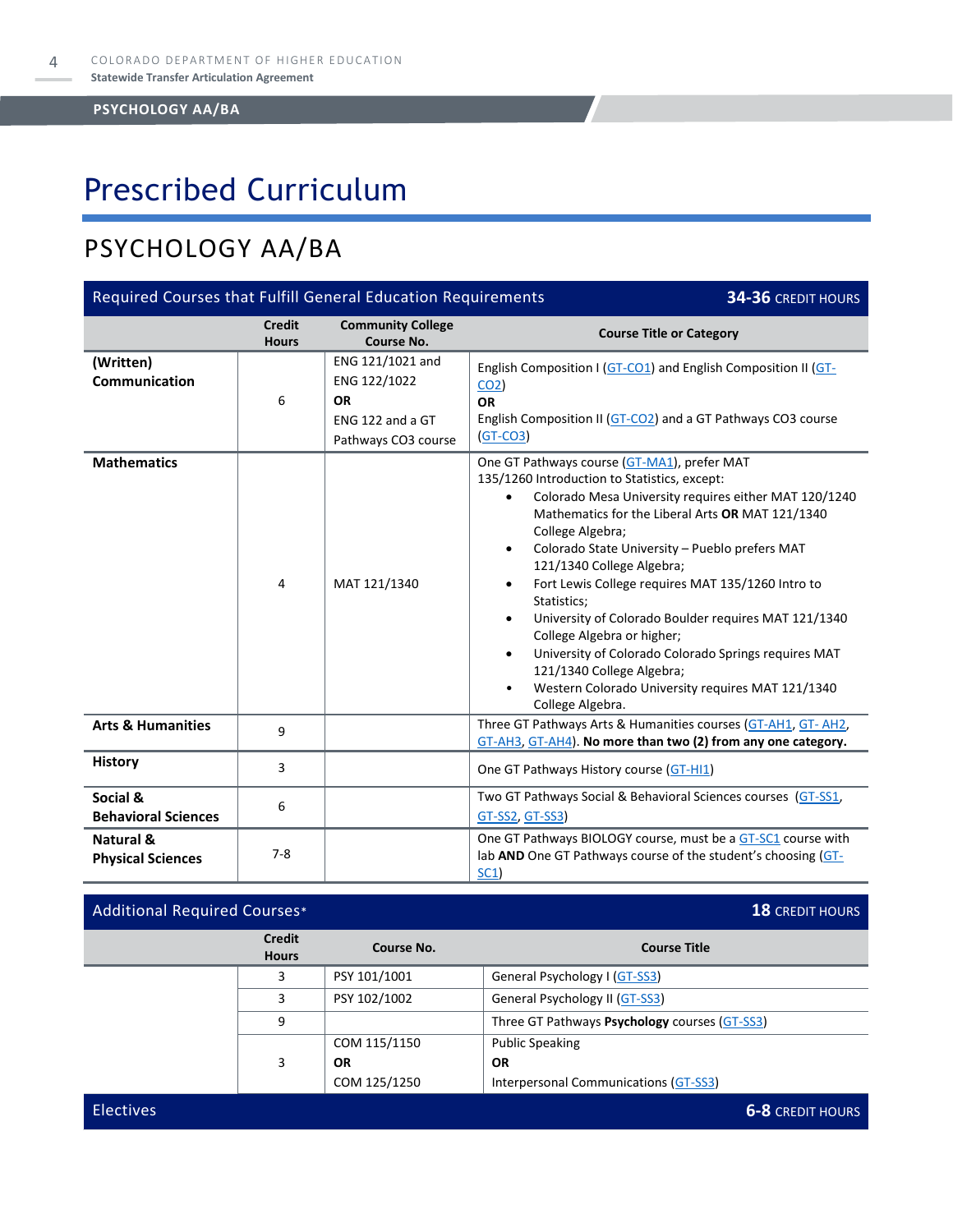Total **60** CREDIT HOURS

5

\*Please note: if these credits are *not* required for the *major* at a receiving 4-year institution, they will be applied to the bachelor's degree as *elective credit* toward *graduation.* Please check with the receiving institution to determine in which way these courses will be applied.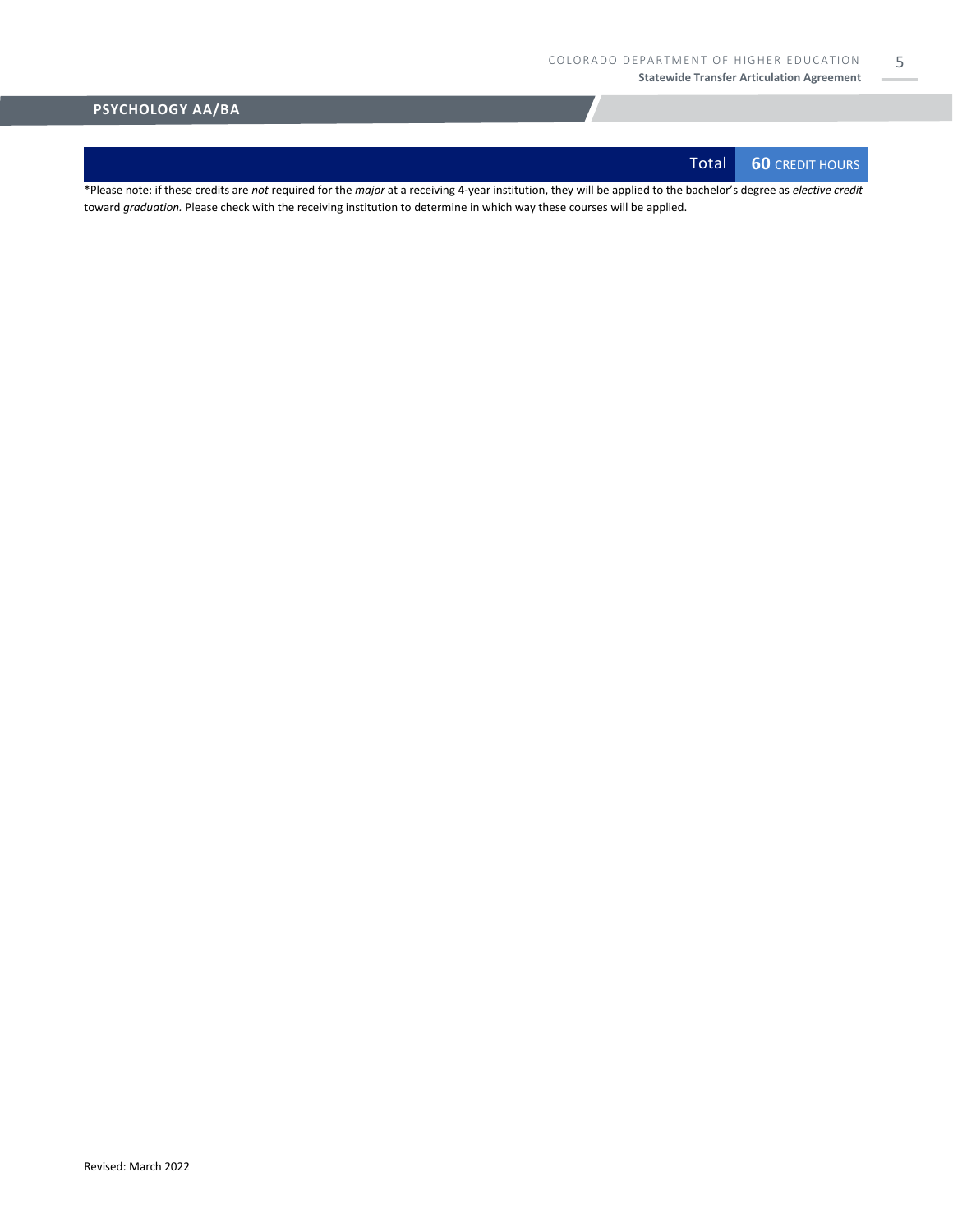## Course Planner

### PSYCHOLOGY AA/BA DEGREE PLAN

#### STUDENT NAME

| Institution: |                   |                     |                                |                  |  |  |
|--------------|-------------------|---------------------|--------------------------------|------------------|--|--|
| Semester     | <b>Course No.</b> | <b>Course Title</b> | <b>Credit Hours</b>            | <b>Completed</b> |  |  |
|              |                   |                     |                                |                  |  |  |
|              |                   |                     |                                |                  |  |  |
|              |                   |                     |                                |                  |  |  |
|              |                   |                     |                                |                  |  |  |
|              |                   |                     |                                |                  |  |  |
|              |                   |                     |                                |                  |  |  |
|              |                   |                     | <b>Total Credits Completed</b> |                  |  |  |

| Institution:                   |                   |                     |                     |                  |  |  |
|--------------------------------|-------------------|---------------------|---------------------|------------------|--|--|
| Semester                       | <b>Course No.</b> | <b>Course Title</b> | <b>Credit Hours</b> | <b>Completed</b> |  |  |
|                                |                   |                     |                     |                  |  |  |
|                                |                   |                     |                     |                  |  |  |
|                                |                   |                     |                     |                  |  |  |
|                                |                   |                     |                     |                  |  |  |
|                                |                   |                     |                     |                  |  |  |
|                                |                   |                     |                     |                  |  |  |
| <b>Total Credits Completed</b> |                   |                     |                     |                  |  |  |

| Institution:                   |                   |                     |                     |                  |  |
|--------------------------------|-------------------|---------------------|---------------------|------------------|--|
| Semester                       | <b>Course No.</b> | <b>Course Title</b> | <b>Credit Hours</b> | <b>Completed</b> |  |
|                                |                   |                     |                     |                  |  |
|                                |                   |                     |                     |                  |  |
|                                |                   |                     |                     |                  |  |
|                                |                   |                     |                     |                  |  |
|                                |                   |                     |                     |                  |  |
|                                |                   |                     |                     |                  |  |
| <b>Total Credits Completed</b> |                   |                     |                     |                  |  |

| Institution: |                                |                     |                     |                  |  |  |
|--------------|--------------------------------|---------------------|---------------------|------------------|--|--|
| Semester     | <b>Course No.</b>              | <b>Course Title</b> | <b>Credit Hours</b> | <b>Completed</b> |  |  |
|              |                                |                     |                     |                  |  |  |
|              |                                |                     |                     |                  |  |  |
|              |                                |                     |                     |                  |  |  |
|              |                                |                     |                     |                  |  |  |
|              |                                |                     |                     |                  |  |  |
|              |                                |                     |                     |                  |  |  |
|              | <b>Total Credits Completed</b> |                     |                     |                  |  |  |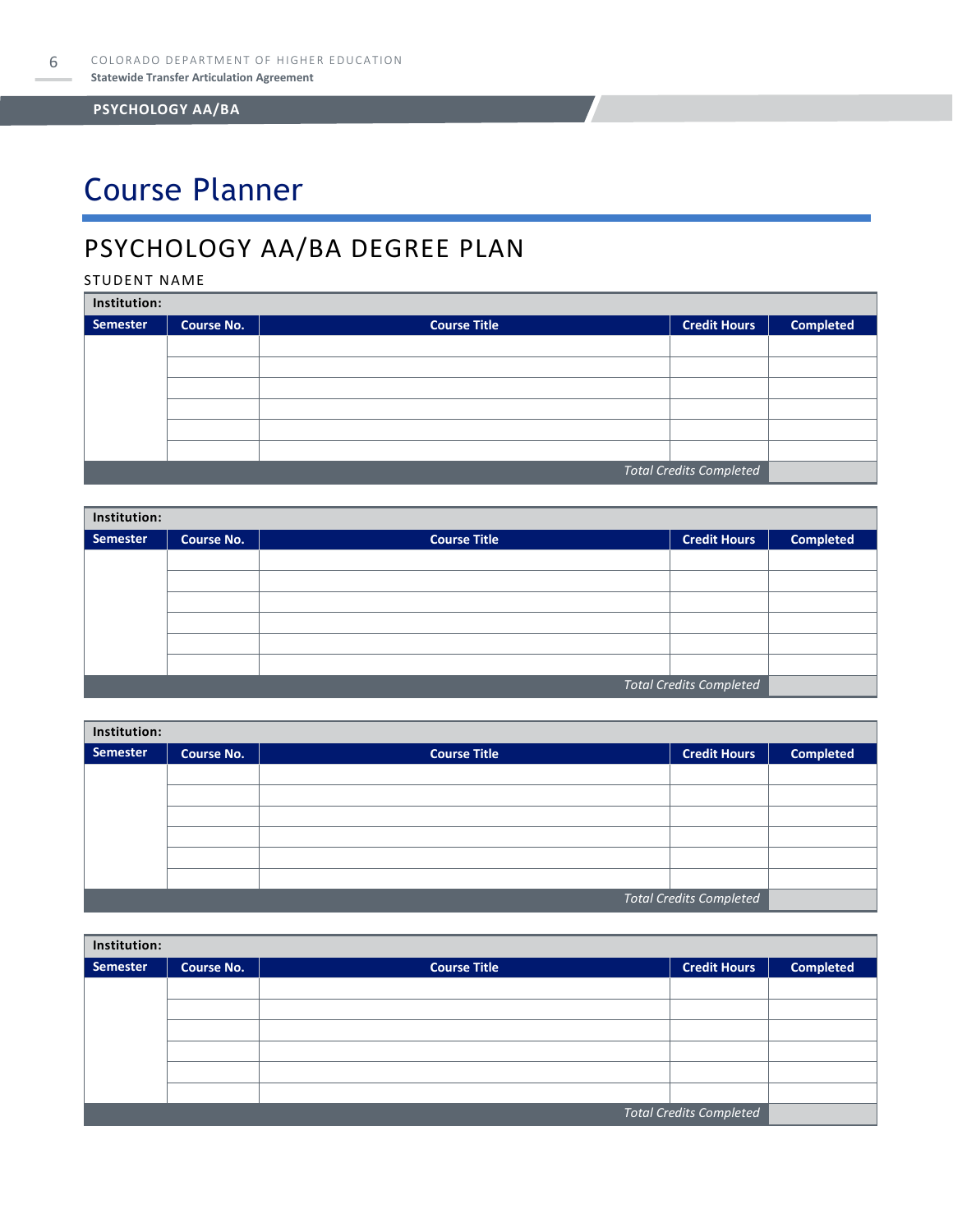7

### Contractual Language

#### **INTRODUCTION**

A statewide transfer articulation agreement identifies the community college courses students need to take in order to graduate from a community college with a 60-credit Associate of Arts (AA) or Associate of Science (AS) degree with designation (DwD). Students are responsible for informing the admissions counselor or transfer advisor at their receiving four-year institution that they are completing a DwD.

It is important for students to understand that completion of an AA or AS degree within two years requires them to complete an average of 15 credits per semester (or 30 credits per year). Also, research shows that students who take classes in their major area within their first 30 credit hours are more likely to persist and graduate.

The guarantees and limitations below describe the minimum requirements to which all participating institutions have agreed. Students who believe an institution is not meeting the guarantees described below can file a complaint with the [CDHE.](https://highered.colorado.gov/filing-student-complaint)

#### **GUARANTEES**

Students who complete a DwD pursuant to the prescribed curriculum in this statewide transfer articulation agreement **and** pass all 60 credits with a C- or higher **and** are admitted to the receiving institution's corresponding degree program (see cover page) are guaranteed the following:

- 1. Junior standing with no more than 60 remaining credits to meet the graduation requirements for the baccalaureate degree program covered by this articulation agreement.
- 2. Completion of the receiving institution's lower division general education requirements as defined by the GT Pathways curriculum.
- 3. The same graduation requirements as students who begin and complete this degree program at the four-year institution.
- 4. Admission to all Colorado public baccalaureate awarding institutions (*except* Colorado School of Mines) is guaranteed to applicants who have completed any AA or AS degree from a Colorado public two-year institution after high school graduation, provided certain requirements are met. To see these requirements, please refer to the Colorado Commission on Higher Education's [Admissions](https://highered.colorado.gov/sites/highered/files/2020-03/i-partf_0.pdf)  [Standards Policy](https://highered.colorado.gov/sites/highered/files/2020-03/i-partf_0.pdf), section titled "Guaranteed Transfer Admissions" [here.](https://highered.colorado.gov/educators/policy-funding/cche-policies-procedures) Please note: Students transferring to a University of Colorado institution (Boulder, Colorado Springs, Denver) must satisfy the CU System's MAPS (Minimum Academic Preparation Standards) requirement.
- 5. Per the Commission's [Prior Learning Assessment](https://highered.colorado.gov/sites/highered/files/2020-03/i-partx.pdf) policy, section 2.07, and pursuant to Colorado Revised Statutes §23-1-108 (7)(b)(II)(A), "a state institution of higher education that admits as a junior a student who holds an associate of arts degree, associate of applied science degree, or associate of science degree that is the subject of a statewide degree transfer agreement shall not require the student to complete any additional courses to fulfill general education requirements", and that the receiving institution of higher education is responsible for the total cost of tuition "for any credit hours that exceed the total credit hours required for a native student or that extend the total time to receive the degree beyond that required for a native student".
- 6. The Commission's Prior Learning Assessment policy also states "every Colorado public institution of higher education shall accept in transfer from within the institution and from other state institutions of higher education prior learning assessment credit awarded for GT Pathways requirements" (section 3.01), and "Colorado public institutions of higher education shall not prohibit students from meeting general education/GT Pathways requirements with prior learning assessment credit" (section 3.02).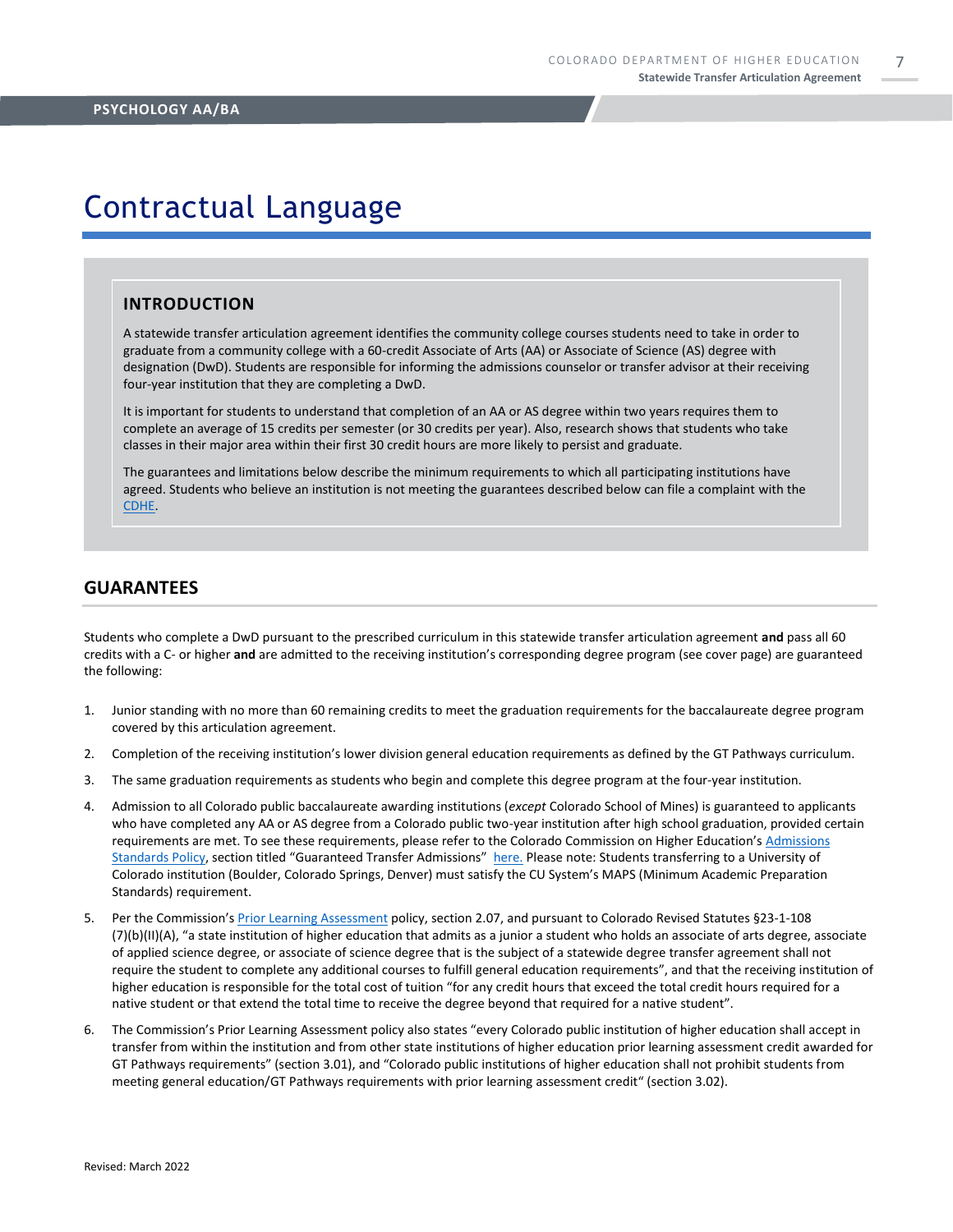### **LIMITATIONS**

- 1. Students must meet all admission and application requirements at the receiving institution including the submission of all required documentation by stated deadlines. Students are advised to consult with the Office of Admissions at the institution to which they intend to transfer.
- 2. Only courses with grades of C- or higher are guaranteed to transfer.
- 3. Admission to a receiving institution does not guarantee enrollment in a specific degree program. Some programs at receiving institutions have controlled entry due either to space limitations or academic requirements.
- 4. The credit and course transfer guarantees described in this agreement apply to the specific degree programs covered by this agreement (see cover page). If the student changes majors, receiving institutions will evaluate application of the courses designated in this agreement to other degree programs on a course-by-course basis.
- 5. Students are allowed to use credits awarded by exam, such as AP (Advanced Placement) and IB (International Baccalaureate), as long as those exams are listed on the exam table[s here,](https://highered.colorado.gov/get-credit-for-what-you-already-know) or may use challenge exams to fulfill GT Pathways requirements (not necessarily major requirements) and those credits are guaranteed to transfer and apply to GT Pathways requirements at the receiving institution per the Colorado Commission on Higher Education's Policy I, X: Prior Learning Assessment. See the [entire policy](https://highered.colorado.gov/sites/highered/files/2020-03/i-partx.pdf) for more information.
- 6. The receiving institution shall accept all applicable credits earned within ten years of transfer to the receiving institution. Credits earned more than ten years earlier will be evaluated on a course-by-course basis.
- 7. All the courses a student needs to take in the associate degree program covered by this statewide transfer articulation agreement are listed in the prescribed curriculum. Course substitutions are allowed as long as the student and both the sending and receiving institutions agree to the substitution; such agreement should be documented in writing and the student should keep a copy until the baccalaureate degree is conferred. Note that if students substitute a course, then this is no longer a statewide agreement and some of the guarantees are only for the receiving institution that agreed to the substitution. **Any additional courses taken in the discipline covered by this agreement might not count toward the requirements of the major at the receiving institution.** Students can avoid this problem by taking no more courses in the discipline beyond those identified in the prescribed curriculum. STUDENTS SHOULD CONSULT THE PROGRAM ADVISOR AT THE RECEIVING INSTITUTION FOR GUIDANCE. Any advisement from an academic advisor should be obtained IN WRITING.
- Students seeking K-12 teacher licensure may not use this agreement because teacher preparation programs have different requirements for educator licensure.

*Because of the limitations above, students must consult with the Office of Admissions at the institution to which they are transferring.*

### **Addendum to Agreement**

Students who do not complete an AA/AS degree can use the prescribed curriculum in a statewide transfer articulation agreement as a common advising guide for transfer to all public institutions that offer the designated bachelor's degree program. Please note the following:

- 1. Students are guaranteed application of general education courses completed with a C- or higher in the prescribed curriculum in this agreement up to the established maximum in each GT Pathways content area.
- 2. Except in special cases (e.g., the partial completion of a required sequence of courses or variation in the number of credit hours institutions award for course equivalents), students can expect that courses specified within the prescribed curriculum in this agreement, successfully completed with a C- or higher, will fulfill the relevant course requirements in the designated major.
- 3. Receiving institutions will evaluate all courses other than those specified in this agreement on a course-by-course basis.

Students transferring without a completed AA/AS degree must consult with the Office of Admissions at the institution to which they are transferring to review the issues identified above, and to make sure they meet all admission and application requirements at the receiving institution, including the submission of all required documentation by stated deadlines.

This agreement will be reviewed by disciplinary faculty no less frequently than every five years. *The agreement will remain in force until such time as it is formally modified or terminated.*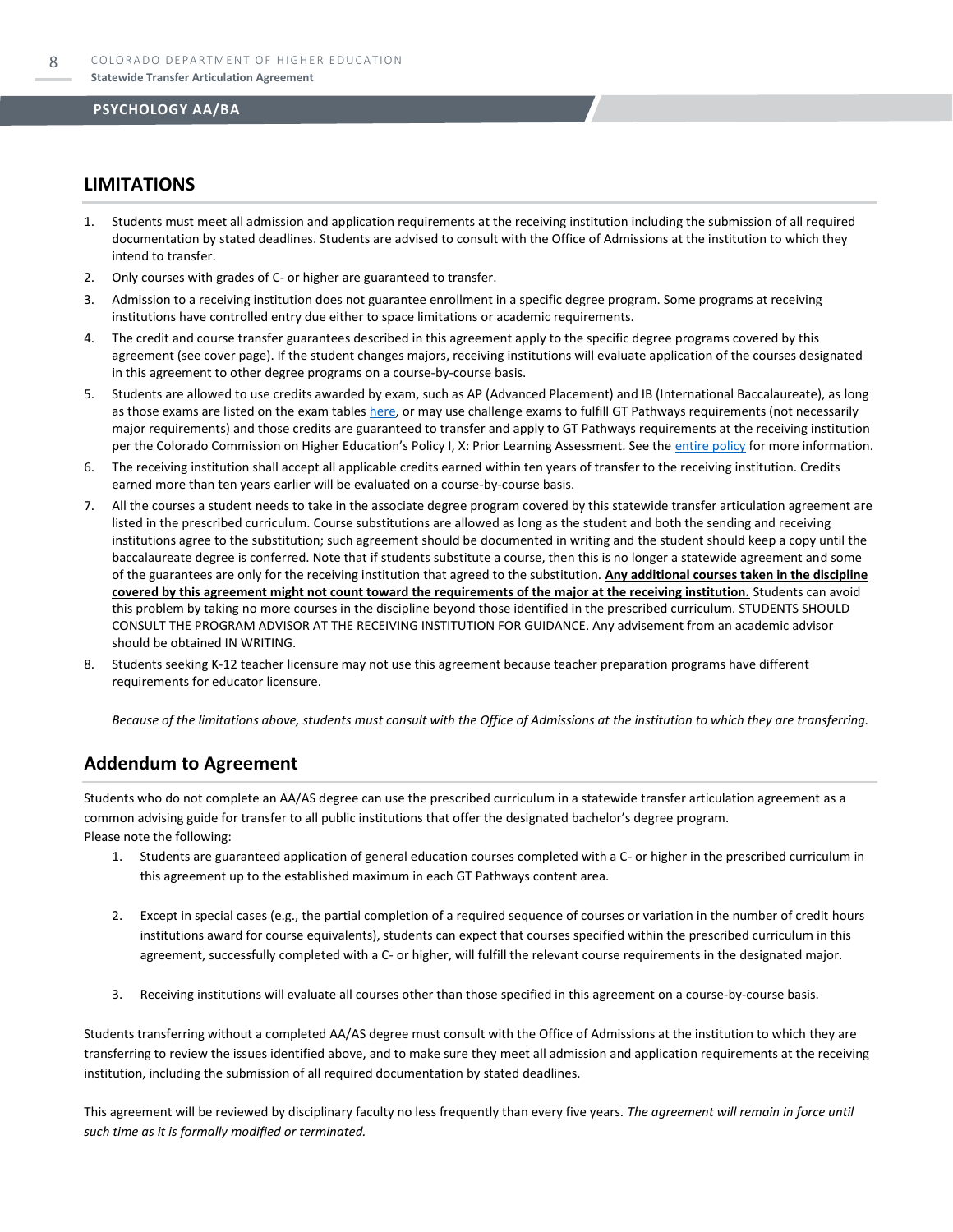The Department of Higher Education – in consultation with the General Education Council – may make minor technical changes to this agreement on behalf of participating institutions. The most current version of the agreement can be found on the [CDHE website.](https://highered.colorado.gov/transfer-degrees) Institutions that wish to join or withdraw from this agreement should consult the Division of Academic Affairs at the Colorado Department of Higher Education. Terms and processes are outlined in the Commission's policy on Statewide Transfer and GT Pathways, available at the [CDHE website.](https://highered.colorado.gov/educators/policy-funding/general-education-ge-council/gtpathways/transfer-agreements)

A paper or hard copy of this document may not be the most current version of the agreement—check th[e website](https://highered.colorado.gov/transfer-degrees) of the Colorado Department of Higher Education for the most current version.

*Signatures from institutional/system Chief Academic Officers for all participating institutions, as listed on the cover page, have signed this agreement. Signatures of Chief Academic Officers, who possess or have been delegated authority to enter into this agreement on behalf of their institution or institutions (in some cases by the institutional or system governing board), are on file in the Division of Academic Affairs at the Colorado Department of Higher Education.*